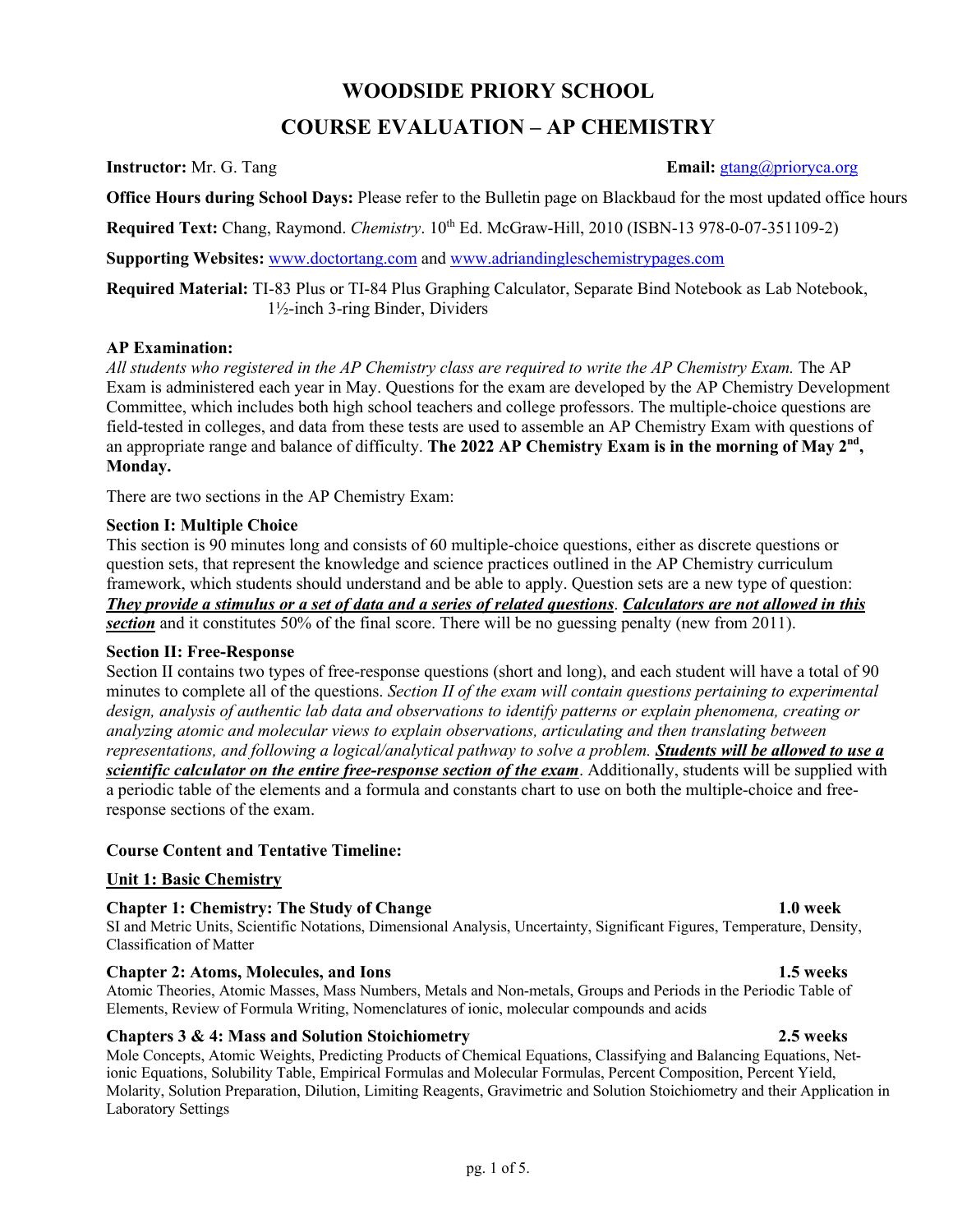## **Unit 2: Chemical Bonding and Organic Chemistry**

# **Chapter 7 & 8: Quantum Theory, Electronic Structure of Atoms and Periodicity 2.0 weeks**

Electromagnetic Radiation, Atomic Spectra, Bohr Atom, Quantum Model and *Quantum Number (optional)*, Atomic Orbital, Electron Configurations, Orbital Shapes and Energies, Electron Spin and the Pauli Principle, Flame Tests for Metals, Periodic Table, Periodic Law and Trends in Atomic, Physical and Chemical Properties

## **Chapters 9 & 10: Chemical Bonding 3.0 weeks**

Electronegativity, Bond Polarity and Dipole Moments of Molecules, Ionic Bonding and Lattice Energies, Electron Configurations and Sizes of Ions, Lewis Structure, Characters of Bonds, Covalent Model, Single, Double and Triple Covalent Bonds, Sigma and Pi Bonds, Octet Rule and Exceptions, Resonance, VSEPR Model, Hybridization of Orbitals, Bonding and Physical Properties

# **Chapter 24: Organic Chemistry 2.0 week**

Nomenclatures and Structural Formulas of Alkanes, Alkenes, Alkynes, Aromatics, Cyclic Alkanes, Structural, Geometric and Conformational Isomers, Stereoisomers, Halogens Substituents, and other Functional Groups, Various Organic Reactions including Addition, Elimination, Substitution, Combustion, Cracking, Reforming and Esterification, Polymers

# **Unit 3: States of Matter**

# **Chapter 5: Gases 2.0 weeks**

Pressure, Boyle, Charles and Avogadro Gas Laws, Ideal Gas Law, van der Waal's Equation, Avogadro's Law, STP and SATP, Dalton's Law, Graham's Law, Henry's Law, Kinetic Molecular Theory of Gases, Effusion and Diffusion, Real Gases, Gas Stoichiometry

# **Chapter 11: Intermolecular Forces and Liquids and Solids 1.5 weeks**

Kinetic Molecular Theory of Liquids and Solids, Dipole-dipole Interactions, Hydrogen Bonding, London Forces, Liquid State, Types of Solids, Metallic Bonding, Network Solids, Vapor Pressure, Change of State, *Phase Diagrams (Optional)*, Clausius-Clapeyron Equation

# **Chapter 12: Physical Properties of Solutions 2.0 weeks**

Electrolytes and Non-electrolytes, Molarity, *Molality (Optional)*, Mole Fraction, Factors of Solubility, Qualitative Analysis of Ions, Vapour Pressures of Solutions, Raoult's Law and Deviations from Ideality, Henry's Law, *Colligative Properties, Freezing Point Depression, Boiling Point Elevation, Osmotic Pressure and van't Hoff Factors (Optional)*

# **Unit 4: Thermochemistry**

# **Chapter 6: Thermochemistry 2.0 weeks**

State Functions, Enthalpy, Calories and Specific Heats, Thermochemical Equations and First Law of Thermodynamics, Heats of Formation, Bond Energies, Potential Energy Diagrams, Heats of Reactions, Hess's Law, Calorimetry

# **Chapter 18: Entropy and Free Energy 2.5 weeks**

Spontaneous Process and Entropy, Entropy and the Second Law of Thermodynamics, Temperature and Spontaneity, Free Energy, Dependence of Change in Free Energy on Enthalpy and Entropy Changes

# **Unit 5: Chemical Kinetics and Equilibria**

# **Chapter 13: Chemical Kinetics 2.5 weeks**

Reaction Rates, Rate Law Expressions, Rate Order of Reactions, Rate Constant, Integrated Rate Laws and Graphical Determinations, Half-Life, Temperature and Reaction Rates, Reaction Mechanisms, Catalysts and Rate-Determining Steps, Activation Energy Calculation, Beer-Lambert Law

# **Chapter 14: Chemical Equilibrium 2.0 weeks**

Laws of Mass Action, Equilibrium Expressions, Equilibrium Constants ( $K_P$  and  $K_C$ ) and Concentrations, Le Châtelier's Principle, Solving Quantitative Equilibrium Problems, Free Energy on Pressure and Equilibrium

# **Unit 6: Acids and Bases and Aqueous Equilibria**

# **Chapters 15 & 16: Acids and Bases and Applications of Aqueous Equilibria 2.5 weeks**

Arrhenius, Brønstead-Lowry and Lewis Definitions, Strong and Weak Acids and Bases, pH and pOH,  $K_a$  and  $K_b$  Expressions, *Kw*, Degree of Ionization / Dissociations, Polyprotic and Amphiprotic Acids and Bases, Writing Complete and Net-Ionic Neutralization Reactions, Titrations and pH Curves, Indicators, Equivalent Points and Endpoints, Buffer Solutions and Capacities, p*Ka*, Salt Hydrolysis, Common Ion Effect, Precipitation Reactions, Solubility Equilibria, Solubility Product, Complex Ions Equilibria, Coordination Complexes and their Geometries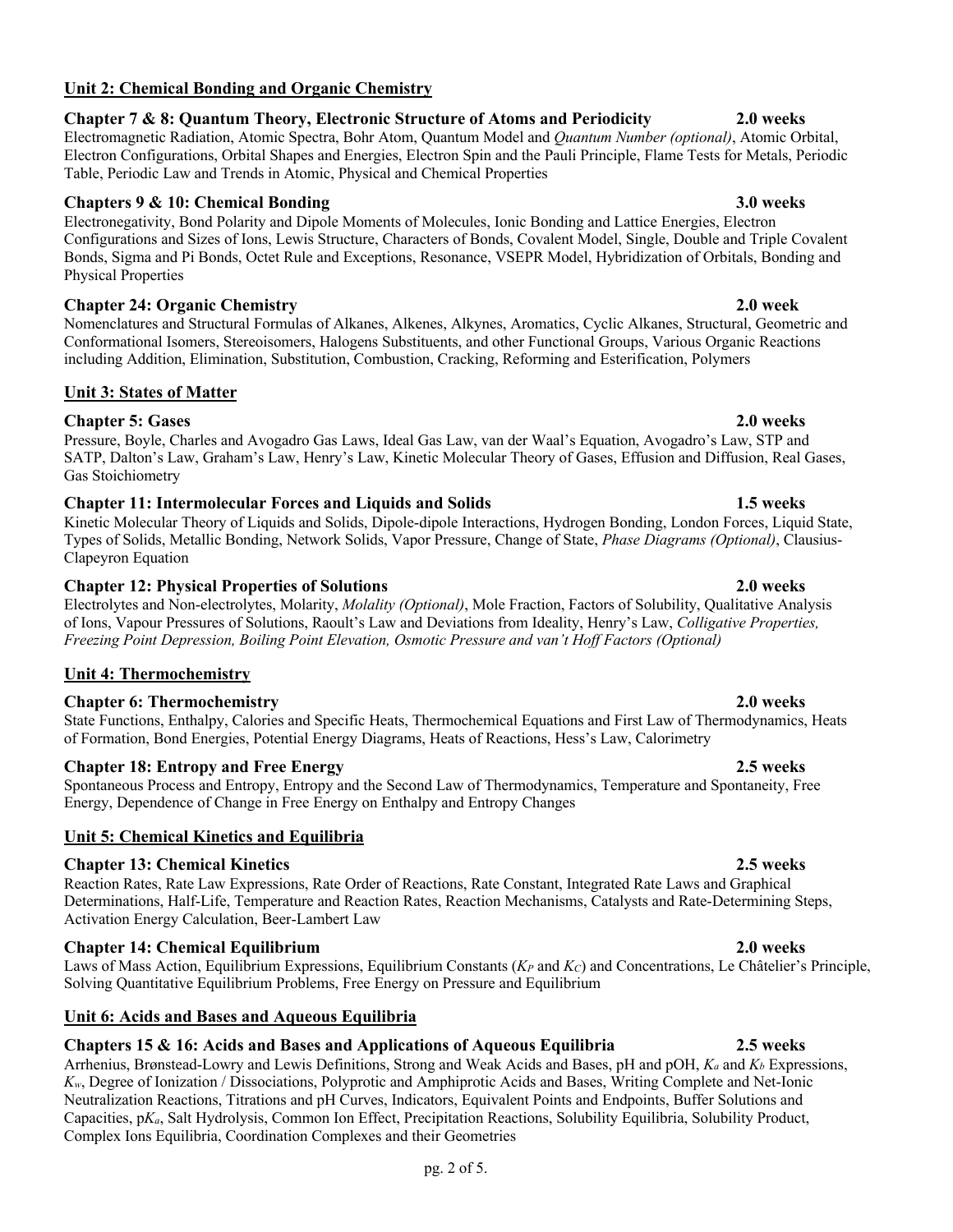## **Unit 7: Reduction, Oxidation and Electrochemistry**

## **Chapter 19: Electrochemistry 1.5 weeks**

Writing and Balancing Oxidation and Reduction Half Reactions Using Oxidation Number in Acid / Base Environments, Electron Transport, Strengths of Redox Reagents, Activity Series, Chemical Reactivity and Products of Chemical Reactions (Net-ionic Equations Revisit), Redox Titration, Standard and Net Electric Potentials, Electrochemical (Voltaic / Galvanic) Cells, Electrolytic Cells, Faraday's Laws, *Nernst Equation (Optional)*

## *AP Exam Review* **1.0 week**

Students will review old AP Exams, with the emphasis on writing complete and net ionic equations, *Solubility Rules (optional)*, Solving Stoichiometry, Equilibria, Thermochemistry, Kinetics, and Redox Problems.

## **Course Evaluation:**

| <b>Semester One (September to January)</b>     |        |  |
|------------------------------------------------|--------|--|
| Units                                          | Weight |  |
| Unit 1: Basic Chemistry                        | 24%    |  |
| Unit 2: Chemical Bonding and Organic Chemistry | 38%    |  |
| Unit 3: States of Matter                       | 28%    |  |
| Semester 1 Final Exam (December)               | 10%    |  |

## **Total Course Mark 100%**

\*The 1<sup>st</sup> Quarter Mark will consist of Units 1 and 2. The  $2<sup>nd</sup>$  Quarter Mark will consist of Unit 3.

## **Semester Two (January to May)**

| <b>Units</b>                                      | Weight |
|---------------------------------------------------|--------|
| Unit 4: Thermochemistry                           | 25%    |
| Unit 5: Chemical Kinetics and Equilibria          | 26%    |
| Unit 6: Acids and Bases and Aqueous Equilibria    | 24%    |
| Unit 7: Reduction, Oxidation and Electrochemistry | 15%    |
| AP Exam Review (End of April)                     | 10%    |
| <b>Total Course Mark</b>                          | 100%   |

\*The 3rd Quarter Mark will consist of Units 4 and 5. The 4th Quarter Mark will consist of Units 6 and 7.

| <b>Unit Components</b> | Weight  |
|------------------------|---------|
| Homework               | 10%     |
| Labs                   | 30%     |
| Quizzes                | 10%     |
| Unit Test              | 50%     |
| <b>Total Unit Mark</b> | $100\%$ |

## **Unit Preparation**

At the beginning of each unit, a detailed timeline of readings and problems are given out to students. This is to allow students the opportunity to better manage their studying schedule. It is highly recommended that students do the assigned reading from the text to prepare for the next class.

## **Homework**

Homework will be assigned every class. All answers of assigned problems are in the back of the textbook. Students are encouraged to ask problems they do not understand in the next class. Homework check will be conducted regularly. It is important that students do the assigned problems to self-evaluate their understanding of the material taught.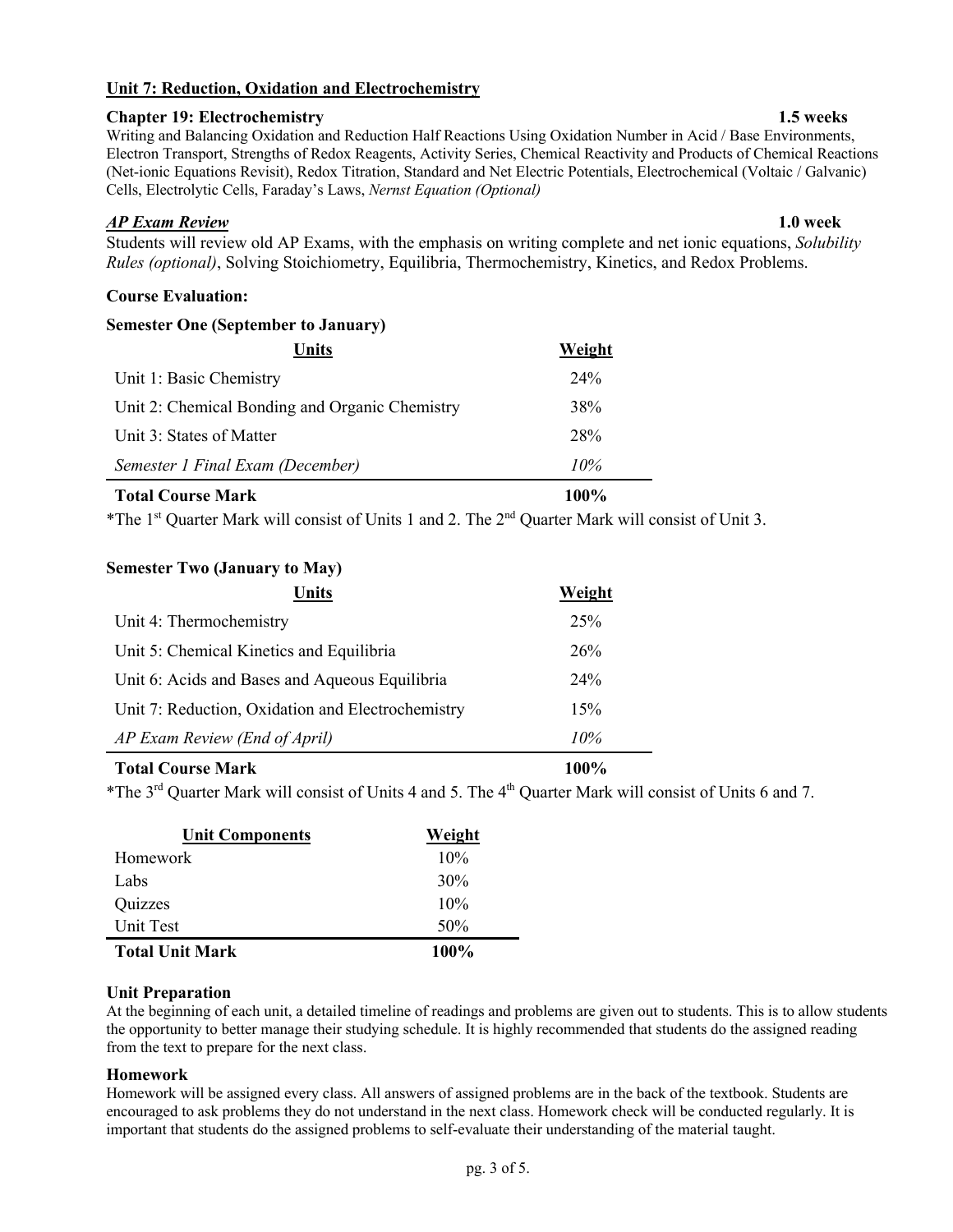## **Notebook**

An organized notebook is a key to success in any course. Students are to keep their current chapter's work in a 1½-inch 3 ring binder. It should have several dividers. The chapter outline will be placed at the beginning, follow by class notes with all answers to the examples filled out. Then, a section of homework follows, and finally chapter quizzes that has been handed back. This chapter notebook is turned in during the chapter test. After each chapter test, students are to put all material of that chapter in a central binder at home. The new chapter will now be house in the emptied binder to be carried to and from class.

### **Labs**

Labs will be conducted in each unit. *All Safety Procedure MUST be followed at ALL times*. Proper lab techniques will be introduced. It is required that students are to read up on the lab procedure prior the lab period.

There are 10 to 14 *inquiry-based* labs within this course. A lot of these labs will require two to three-class periods. They are crucial components of the AP Chemistry program. Students who have missed a lab period must arrange other times (before or after school) to perform the lab. For each lab, students are required to make observations of chemical reactions and substance, record data, calculate and interpret results based on quantitative data obtained, and communicate effectively the results of experimental work. For some labs, students are to perform them on their own. Other labs will require groups of two students, or combining results of the entire class. However, each student should write up and hand in his or her individual lab report. Students should have a separate bind notebook as their lab notebook. The entire notebook should be handed in for evaluation every time a lab report is due.

**Note:** If students wish to type up their lab reports, a three-ring binder can be used to collect all reports graded. In such case, a *Title Page* indicated the title of the lab; student's name; class and instructor must be included with the report when it is due. Proper word processing techniques, such as subscripts, superscripts, arrows, double arrows, and math equations should be used. Because of the amount of mathematical calculations involved in these labs, students are strongly encouraged to write up their lab reports instead. *It is highly recommended that students keep all their labs for college evaluation if they want to receive college credits for taking AP Chemistry*

## **Formal Lab Report Format**

- **1. Title and Date:** A Short Description of the experiment
- **2. Objective:** Describe the Background and the Purpose of the experiment. What is it that we are expected to learn and accomplish from this experiment?
- **3. Hypothesis:** An Educated Guess of the result of the experiment. Predict any observations. This is also the section where you will answer any prelab questions.
- **4. Materials:** A Detailed List of all Equipment and Amounts of Chemicals Used. The list can be found in the lab itself.
- **5. Procedure:** Even though the procedure is provided in the lab, students should not merely copy the steps. The procedure is to be paraphrased into your lab report. All universities and colleges are against any form of plagiarism. All quotes and materials must be properly referenced.
- **6. Observations:** All relevant Quantitative Data must be recorded. The measurements that need to be taken should have been conveyed in the objective, hypothesis and procedure. All Qualitative Data must be recorded as well.
- **7. Analysis:** This section consists of any calculations and graphs from the Experimental Data. All calculations must include proper units and all parts of any graphs are properly labeled. Any Inferences from the Qualitative Data should also be included.
- **8. Conclusion:** Finally, comment on whether your have met the objective and what have you learned from this lab. A statement of understanding must be included in the conclusion.

*The first five sections (title to procedure) and the list of measurements needed for the observation must be completed prior to any lab periods. This is to ensure students have read and understood the lab before hand.* 

### **Quizzes**

A quiz is given at the end of each chapter or in the middle of a chapter. They serve as interim assessment on material taught. Students are encouraged to study and learn from the mistakes in these quizzes to better prepare of the unit test.

### **Unit Test**

There will be a unit test given at the end of each unit. These are comprehensive tests that will cover all components taught (including labs performed) within a unit. Most unit tests will be in the same style and format to the midterm and final exam.